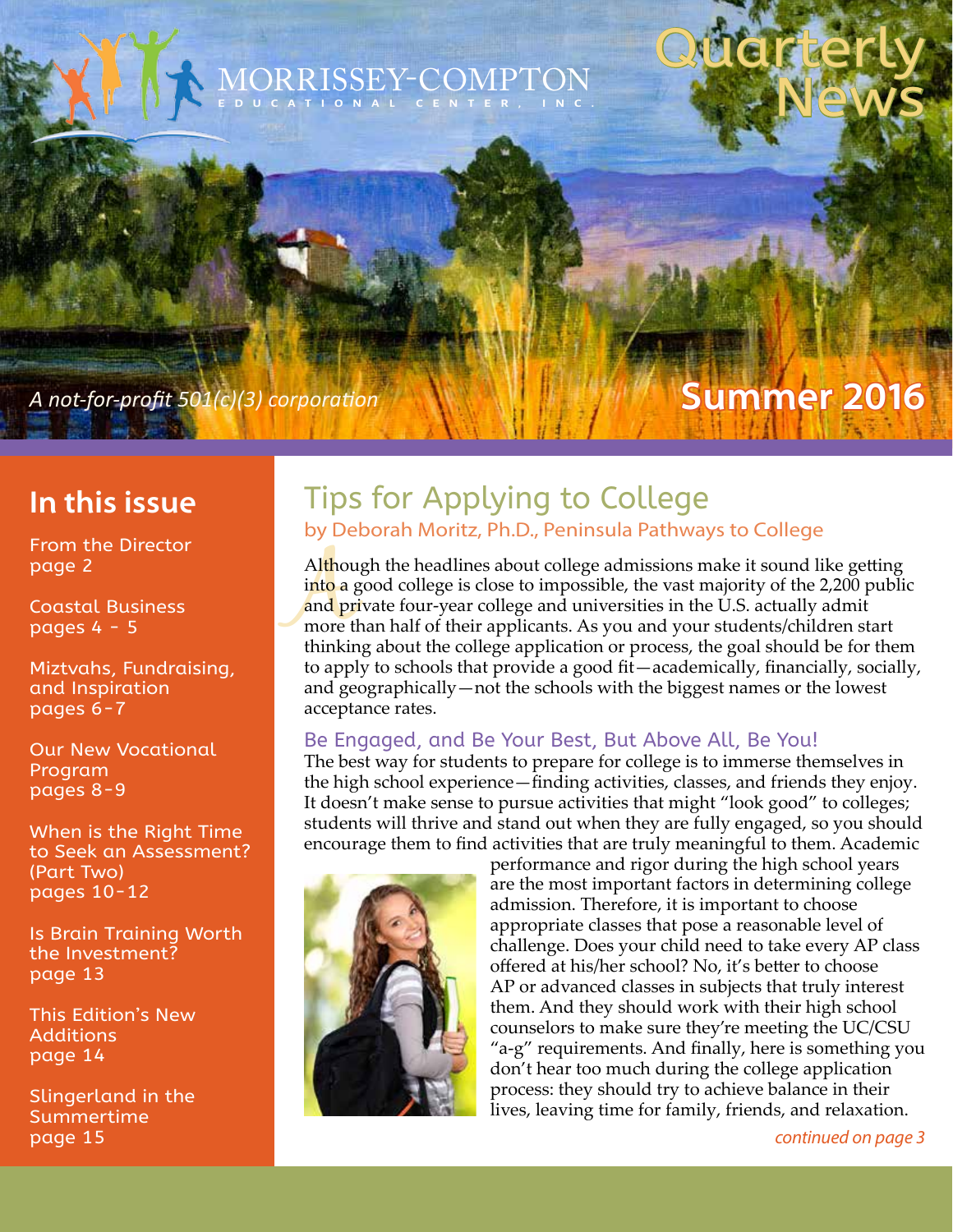# A Letter from the Director

#### Dear Friends,

It's my pleasure to present our Summer Newsletter. It's a little longer than usual because we have a lot of information to convey!

Summer for many people is a time to relax, enjoy the longer days, and perhaps

Dear Friend<br>It's my plea<br>usual becau<br>Summer fo<br>take a vaca<br>School is o<br>to incorpor<br>be offering take a vacation. At Morrissey-Compton, summer has become one of our busiest seasons. **Challenge School** is operating at full capacity in our new location in Redwood City, with a program redesigned to incorporate a greater emphasis on building executive function skills in our students. We will also be offering a number of groups for children this summer (page 15) that include social skills training, behavioral and emotional regulations, and **Slingerland® Workshops** for students with languagebased academic challenges. It is also a busy time for assessments, since many students prefer to be tested during the summer when they have more free time in their schedules or to make fall deadlines for accommodations on college entrance exams. Our cover story, "Tips for Applying to College," offers suggestions to students and their parents to help simplify the college admission process. We also include the second part of **Dr. Karen Dearing's** article, "When is the Right Time to Seek an Assessment?" on page 10 to help parents decide when to seek an evaluation.

I am also proud to announce the start of our new **Vocational Assessment Program** designed for high schoolers and young adults who are struggling to decide about potential career paths. As our article (page 8) describes, young adults are facing increasing challenges in deciding on majors in college that will lead to a successful career path in a new high-tech work environment. Some students select majors by default without careful consideration of whether it will be helpful in securing jobs that they desire. Our Vocational Assessment Program will help students narrow their options based on interests and assessment of their strengths and weaknesses. For more information, please contact our intake coordinator at (650) 322-5910.

**College Research**<br>There are many book<br>websites where stud<br>read about the wealt There are many books and websites where students can read about the wealth of college options. Some of my favorite books are:

At Morrissey-Compton, the staff is dedicated to providing quality services that meet the needs of the students and families who seek help. There is nothing more powerful than when the students or families we serve take the time and energy to give back to Morrissey-Compton. On page 4, you will read about a fundraiser for our Half Moon Bay office that was proposed, organized, and delivered by one of our students. This project of creating Mother's Day baskets was a joint effort by a number of young students we serve through our satellite office. I am also thankful to **Gabe** (page 6) who selected Morrissey-Compton as his philanthropy project at his school. I proudly and very gratefully accepted his check for \$1,461 at an event held at his school in May. Finally, on page 7 we have a letter from **Angela**, the parent of a child with learning challenges, who expresses her gratitude for receiving financial aid through our Scholarship Program and services for her son. I am deeply appreciative to Angela, Gabe, and our students in Half Moon Bay for the taking the time to help Morrissey-Compton.

Our ability to provide services to students like those in Half Moon Bay and Angela's son is directly related to the dedication of our donor families to help students in need. Your generosity was particularly evident on May 3, where during **Silicon Valley Gives** we raised the most money of any nonprofit in our category, thereby earning a special bonus grant of **\$40,000**. Thank you to all of you who gave on that day or who contribute to us throughout the year. I hope you enjoy our newsletter!

Warm Regards,

John T. Brenton IND.

John T. Brentar, Ph.D.



# Cover Story



# Tips for Applying to College

- *• The Fiske Guide to Colleges* (hard copy or e-version)
- *• College Admission* (Mamlet and Vandevelde)
- *• The Complete Book of Colleges* (Princeton Review).

Some excellent websites include:

- bigfuture.collegeboard.org (for general info)
- nces.ed.gov/collegenavigator (a resource from the Federal government)
- thecollegesolution.com (for financial aid advice)
- Naviance.com

For students who know what major they would like to pursue, there is substantial information on the departmental websites for each potential college or university. For those with learning disabilities, it is important to work with their learning specialists to find schools with the appropriate levels of learning support.

#### Standardized Tests

Keep in mind that standardized test scores comprise only one of many factors that colleges consider. There are many test prep agencies in our community as well as excellent online test prep. Khan Academy has partnered with the College Board, which administers

the SAT and SAT subject tests, to provide free SAT test preparation (khanacademy. org/test-prep). In addition, Kaplan has recently announced a partnership with ACT for live, online test preparation starting in the fall, projected to cost less than \$200, and free for students who qualify for an ACT fee waiver. For students who do not test well, over 800 schools are now test-optional. A relatively small number of schools require SAT subject tests. Make sure your students know the requirements for their schools of interest.

#### Summer Activities

It is a good idea for teens to do something meaningful during their summers, especially the summer after junior year. Meaningful is very broadly defined; they can get a summer job (e.g. babysitting, working in a store or restaurant, being a camp counselor, doing research in a lab), pursue a new interest, help take care of a younger sibling, do volunteer work, read a series of books, take an existing skill or talent to a higher level, or learn a new instrument.

The possibilities are limitless, but do *not* include sitting on the couch playing video games, hanging out at the mall, or even pursuing SAT/ACT test prep (which is necessary, but does not comprise a meaningful summer activity). Remind your students to leave space for down time and relaxation. They need the summer to re-charge. For juniors, this is a good time to write a draft of their essays for the common application and UCs. The more work they get done over the summer, the less stressful fall will be.

#### The Last Word

With some preparation, the college application period can be a time of exploration and selfreflection. It does not have to be solely one gigantic stressor!

### Questions/Consultation

The good news is there are college admissions consultants and others in the community to help guide you through this process of applying for college.

If you have questions or would like to schedule a free half-hour consultation with the author of this article, please email Deborah Moritz at penpathcollege@gmail.com and be sure to visit her Facebook page, facebook.com/debbie.moritz.24, where she posts tips and articles of interest to the college-bound.

*continued from page 1*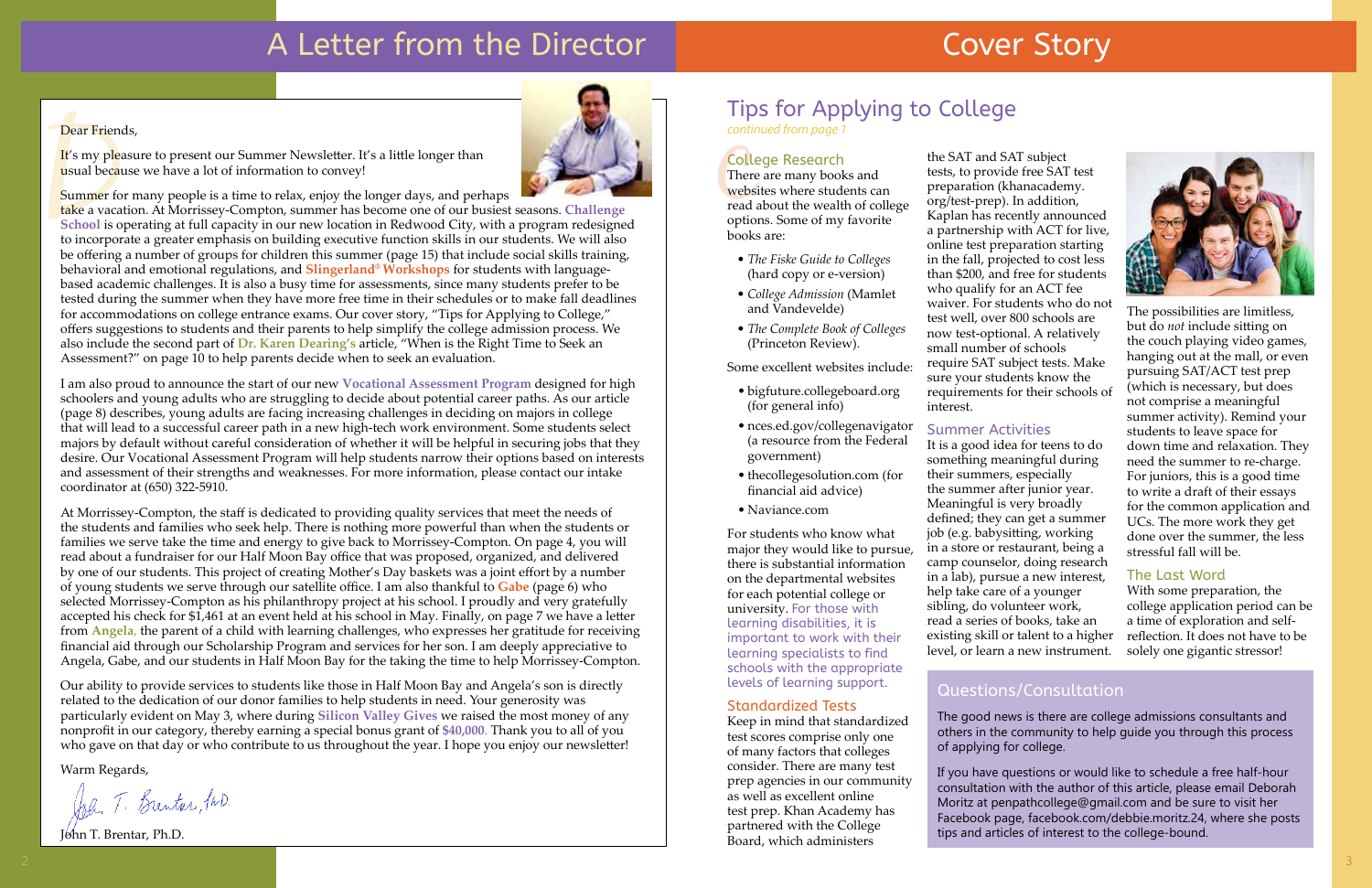## A Unique Fundraiser to Benefit Latino Students

To support our Latino Families Outreach Program on the coast, **Raul Hernandez** created a very special fundraiser at the Half Moon Bay office. He and **Denali St. Amand** organized and led a sale of Mother's Day baskets and gift bags. A dedicated team of our Latino students, with their families on hand for support, provided heartfelt energy by crafting cards and origami

4



# Satellite News



### Chamber Music (to Our Ears)

decorations and arranging gift items generously donated by local businesses. With their eyes on the goal, our eager students sold **50** gift bags to the community, along with six raffle baskets, *Raul.* 

To commemorate the office's **fifth anniversary**, the Half Moon Bay Coastside Chamber of Commerce recently recognized Morrissey-Compton for its "valuable contributions and support." Our Half Moon Bay staff members **Bill Nielsen**, **Edwige Gamache**, **Emilie Jobson,** and **Denali St. Amand** (l-r in photo) do a fabulous job with helping students reach their goals and sustaining a dedicated and energetic partnership with parents, schools, and community.

proudly earning **\$1,250!** We hope you enjoy these scenes that capture the fun and energy that went *assemble*  into this effort. *Vanessa, and Vanessa's fathe lavende sachets.* 

### Recent Happenings in Half Moon Bay

In the midst of milestones and transitions, Morrissey-Compton's Half Moon Bay satellite office continues to find new ways to enrich education in coastal communities.



*Juan and Michael create origami works of art.*

*Special thanks to the following local businesses for their support: Bamboo Hair and Body, glassblower Doug Brown, Half Moon Honey Co., Half Moon Bay Salt Water Taffy Co., The Hallmark Store, New Leaf Market, Mandala Treasures, Peets, Rite Aid, Tokenz, Toque Blanche, and Michael's Crafts (on Woodside Road in Redwood City).*







*The kids are proud of a job well done!*

**Morrissey-Compton Half Moon Bay 840 Main Street, Suite B2, 94019 (650) 729-3033**

#### Staff Shout-Outs

We are so<br>leaving N<br>manager<br>cheerlead We are sorry to announce that **Denali St. Amand, Ph.D.** will be leaving Morrissey-Compton in July. Denali has been our office manager in Half Moon Bay for more than three years. An avid cheerleader for services on the coast, she was instrumental in developing our Outreach to Latino Families Program and worked hard at establishing collaborative relationships with schools and other organizations along the coast. Her tireless efforts have undoubtedly contributed to our success there, and we will miss her ever-present smile, positive attitude, and "can do" spirit. She will be moving to Southern California to be closer to family, but we hope to see her on visits to the Bay Area.

The Half Moon Bay staff extends a most grateful thank-you to **John Brentar** and the late **Rudie Tretten** for their vision and instrumental support in the establishment and growth of the office. We would also like to thank **Lyn Balistreri**, **Sue Garber**, **Erin Shinn Berg**, and the rest of the **Redwood City staff** and our **Board of Directors**, who have contributed to the success of the Morrissey-Compton Half Moon Bay satellite office. Now on to the next five years!

#### Branching Out

This spring, our mission to help students achieve their learning potential reached the La Honda/ Pescadero School District, where Denali helped several elementary, middle, and high school students understand their own learning profiles. In so doing, these students have the tools they need to create individualized strategies to leverage their learning strengths against their struggles. She and the principals, **Pat Talbot** and **Erica Hays**, are collaborating closely to implement the project

in this remarkable and unique coastal school community.

#### A Summertime Learning Boost

To kick off its sixth year, the office held a threeday class for third, fourth, and fifth-graders from June 20 to 23. Through both individual and group activities, students polished their skills in reading comprehension, writing, and vocabulary building.

#### All for Parent Ed, and Parent Ed for All

The office is currently collaborating with the Half Moon Bay Library to create a new type of Parent Education for the community. Moving forward, each class will be bilingual. With cutting-edge technology provided by the library, both Englishand Spanish-speaking parents will enjoy our expert presentations together in real time. The first class, "Brain and Cognitive Development in Children 0-3," was held by **Dr. Will Martinez** on May 16.

# Staff Transitions

We are fortunate to have another dedicated educational specialist, **Edwige Gamache, Ph.D.** take on Denali's managerial responsibilities in Half Moon Bay. Edwige has worked with us as a bilingual tutor for approximately two years. She was born, raised, and educated in France, Spain, and the U.S., earning a Master's in Spanish Applied Linguistics from the Universidad de Jaén in Spain and a Ph.D. in Romance Linguistics, French Literature, and Cultures from UC Berkeley. Edwige also teaches Romance Languages at a local school and lives on the coast in Montara with her family. During her time with us, Edwige has shown a strong commitment to and enthusiasm for our coastal initiatives, and we are very happy to "pass the baton" to another educator who shares our vision. *comprehension strategies and vocabulary building—and take the opportunity to indulge their mutual taste for chocolate!* 

*Denali's creative teaching techniques have helped many students. Here, she and Michael use an engaging historical biography of Milton Hershey to practice reading*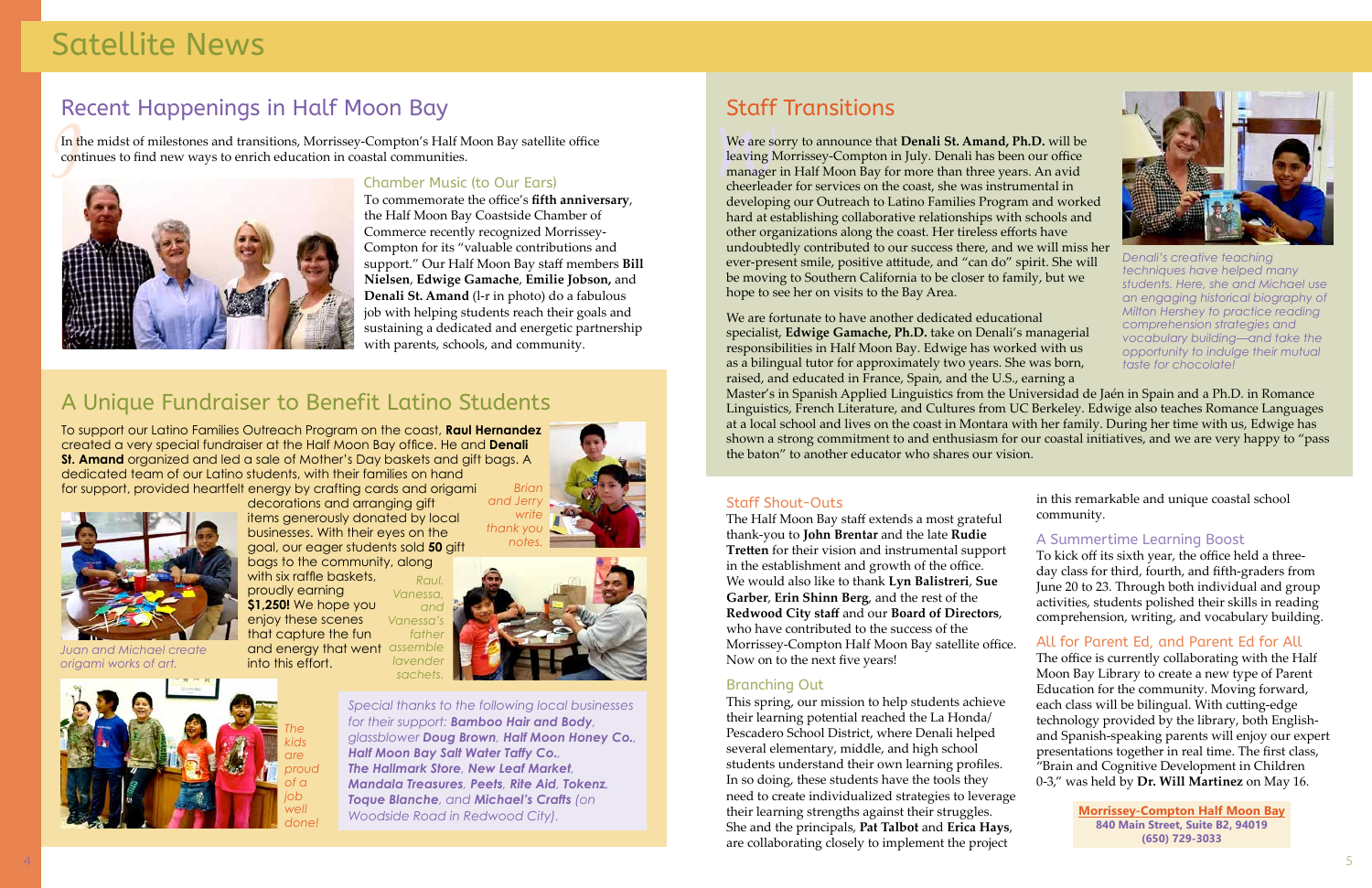### silicon valley gives

# Fundraising

## We Asked, You Gave, and...WOW! Just Wow.

by Lyn Balistreri, Director, Fund Development

### Update: A Mitzvah for Morrissey-Compton

In our last newsletter we introduced you to **Gabe**, a young man who just completed his seventh grade year and Bar Mitzvah study. As his year-long philanthropy project at school, Gabe decided he

wanted to focus on raising awareness of learning disabilities and resources for Morrissey-Compton.

| $1.44$ May 2510 2016                     |
|------------------------------------------|
| <b>Commer MOPF issey compton</b> , 44613 |
| Ohe Thousand four Hundred sixty Ohe.     |
| (1, 1, 0)                                |
|                                          |

Thro<br>
ince<br>
third<br>
Vall Through matching grants, prizes, and other incentives, **Silicon Valley Community Foundation's** third annual 24-hour online giving event, **Silicon Valley Gives,** provided almost 1,000 local participating nonprofits with the opportunity to maximize their fundraising—an opportunity that, as it happens, worked out extremely well for the individuals and families who need Morrissey-Compton's services!

In May, participating students presented information on 35 nonprofits and voted on which one would receive the most money. They chose Morrissey-Compton, and presented **Dr. John Brentar** with a check for **\$1,461** to help students get the help they need to do better in school. We would like to thank Gabe (shown at left) for his wonderful efforts on our behalf—he did a truly amazing job!

Thanks to a generous grant from the **Yvonne and Angelo Sangiacomo Family**, the first \$10,000 in gifts to Morrissey-Compton were matched 1:1. Throughout the day, we won several prizes and matching gifts, including a \$5,000 prize for raising the most money during the 7am hour. Most amazing of all, however, Morrissey-Compton raised the most dollars out of all participating nonprofits in our category—a distinction that secured for us a special grant in the amount of **\$40,000**!

We are overwhelmed by the outpouring of support that led to this incredible win. All told, we raised close to **\$135,000** in the space of 24 hours to help

I we<br>sing<br>boy<br>has<br>read I work full-time and am a single mother to a 7-year-old boy named Benjamin. Ben has had difficulties with his reading and writing skills, as well as comprehension and language. He has a very hard time sitting still in class, and therefore is easily distracted. He also has trouble understanding instructions and being able to talk to other people at his grade level. He hadn't been diagnosed with a disability, but was accepted into special education because of his very low test scores. I remember how fast my heart would beat whenever his school's number came up on my screen. "What happened today?" "What can I do to help my son?" "What is going on with him?" are questions I asked myself on a daily basis.

#### **You are Generous, Indeed... in Words AND Deed!**

In addition to helping us raise a record amount for our organization, our donors really made our year with their comments during Silicon Valley Gives. Here are a few:

"Your parent education classes really helped me understand my child's challenges and advocate for him." *—L.W.*

"We will always be grateful to Dr. Janet Dafoe and Dr. John Brentar. Both of them gave our son the confidence and skills to develop into an extraordinary young man. Now it is time for us to pay it forward!" *—A.K.*

"Thank you for helping my kids and so many others!"

*—K.F.*

"The tutoring my son has received through Morrissey-Compton has made a tremendous difference—in his reading and his confidence. It is incredibly gratifying as a parent to see the growth and, honestly, the joy my son feels as he tackles reading with newfound confidence and tools." *—K.S.*

"Our family is forever grateful for Morrissey-Compton!!!"

*—D.V.*

# Expressions



I heard about Morrissey-Compton through **Sue Johnson**, who had helped facilitate the "LiveAble Women" cohort that I was in at AbleWorks. I was talking to her about the stress of trying to help Ben in school and mentioned that I was worried that there might be something else going on that hinders his ability in class. She said she

would talk to someone whom had gone through a similar situation, and a few days later, emailed me with information on Morrissey-Compton.

scholarship. Morrissey-Compton

Ben's assessments concluded within three months after being approved for a very generous also did a school visit and spoke with me every step of the way. Ben was diagnosed with ADHD, Combined Presentation.

Since then, Ben has made huge leaps in his academics. With the services offered at his school and the information that I'm starting to understand about

his diagnosis, I now know how to confidently guide him to help himself

I called in and started talking to the intake specialist. When I was quoted the rates for an assessment, I felt my shoulders instantly drop; there was no possibility of me being able to afford those prices without taking out a loan. Then she mentioned that financial aid was available, and I breathed a sigh of relief. become a better student. We just had his IEP meeting to update and adjust his services. Morrissey-Compton has also explained the medication component with facts so that I feel well informed in making decisions on my child's behalf without feeling guilty or weighed down in judgment. Share Your Story Please tell us how Morrissey-Compton has made a difference in your life. Call (408) 396-8953 or email lyn. balistreri@morrcomp.org.

> Getting help from Morrissey-Compton has helped me become a better parent. Raising a boy to become a self-reliant man one day is tough on two parents, and even harder for one. I have always leaned on my family and friends for support and refer to them often as my village. Morrissey Compton is a part of this ever growing village.

### Building a Village of Support and Guidance by Angela D., Parent

empower individuals with learning differences to succeed.

From the bottom of our hearts, and particularly on behalf of those who would not be able to access our services without financial aid, thank you for giving to Morrissey-Compton.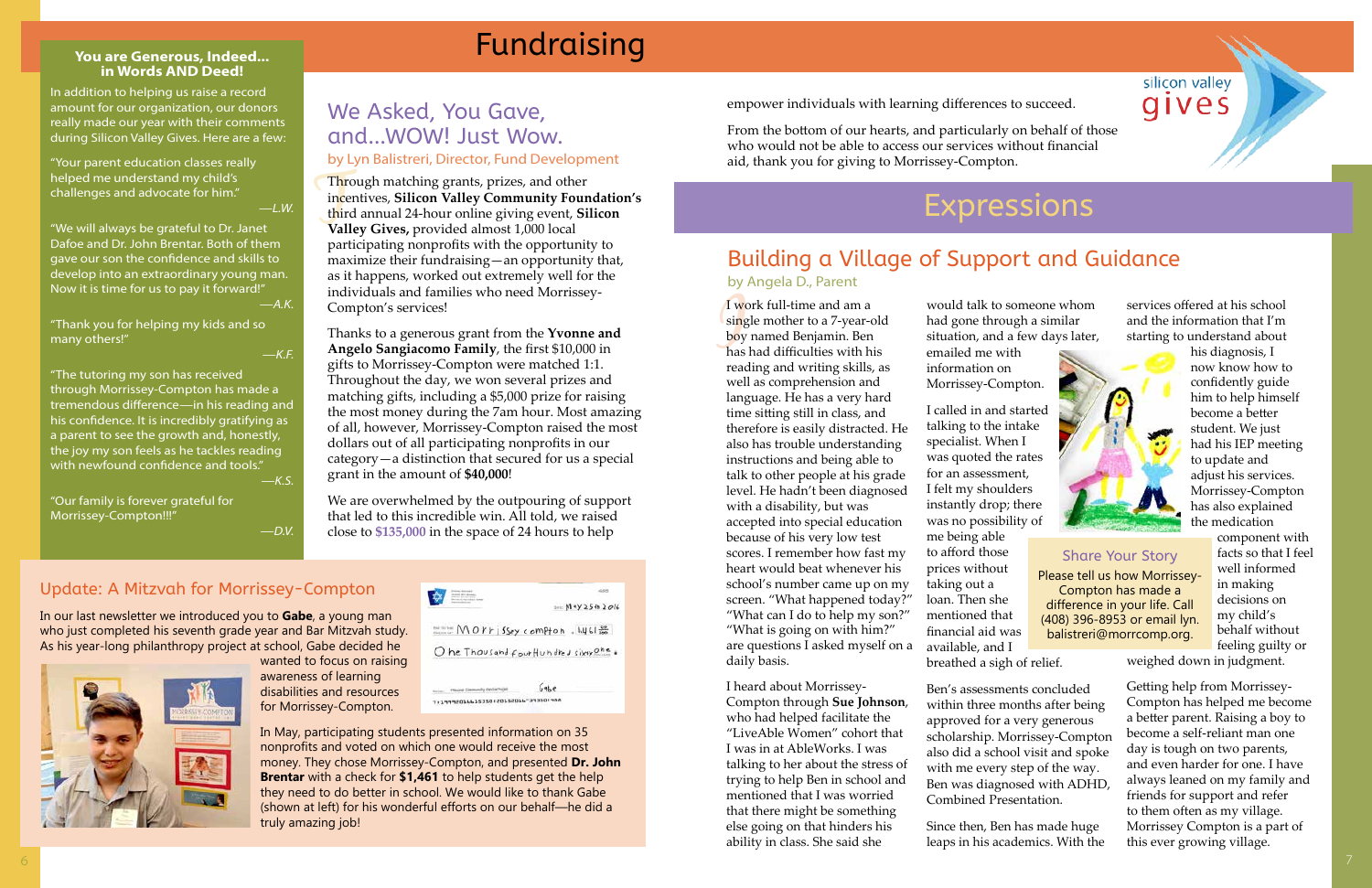Accordi<br>Departr<br>half of t<br>school b<br>and 4% According to a report published by the Department of Education in 1993, more than half of the U.S. population in 1940 did not attend school beyond eighth grade, and only 6% of males and 4% of females completed four years of college. The common trajectory was to obtain full-time employment during your teen years, followed quickly by marriage and parenthood. After World War II, the more common path was to earn a college degree, obtain a job, and move out of the family home by the age of 22.

Since that time, college students are spending more time in college and living at home. In 1960, approximately 30% of young adults (ages 19-24) were still living at home; in 1980, the percentage increased to 47%. Earlier this year, **Jeffrey** 

**Selingo** reported in the *New York Times* that a major factor in this increase was the loss of manufacturing jobs, once the foundation of our economy, and transitioning to a



more high-tech business world that requires more specialized education and a greater demand for advanced degrees. Selingo noted that a report published by the National Center for Education Statistics at Georgetown University found that in the 1980s, college graduates had achieved "financial independence" by the time they were 26 years old; in 2014, the average age was 30.

#### The Modern Career Trajectory

It is safe to say that most youth will face a very complex career path. In the 1960s, we used to think people would change their careers two or three times, and it was not unusual to work for one employer during your entire professional career. Today, individuals are likely to have even more career paths. In 2015, the Bureau of Labor Statistics reported that people born between 1957 and 1964 held an average of 11.7 jobs between the ages of 18 and 48 years. Based on this data, college graduates in today's world will need to work **and** prepare for their future jobs simultaneously.

The path to a career can start at an early age, and takes on greater importance in high school and as students prepare for college. In 2000, a psychologist at the University of Missouri, **Jeffrey Arnett**, coined the term **"emerging adulthood"** as a distinct stage, different from adolescence and young adulthood.

#### From Sprinters to Stragglers

In an interview with Selingo, Dr. Arnett stated that earning a college degree is not the only factor that predicts success; how students navigate their college years is also important. Selingo argues that students can be divided into three groups based on how they approach their college years:

With suce<br>students<br>of a colle<br>is a good With such challenges on the horizon and the pressure placed on students to develop a clearer career path because of the high cost of a college education, engaging in a clinical vocational assessment is a good way to increase students' chances for success. To meet this growing demand, Morrissey-Compton Educational Center is pleased to announce our **Vocational Assessment Program, b**eing coordinated by **Dr. Ted Alper**.

**"Sprinters"** are students who have known their major since entering college, earn impressive internships every summer, and have little or no debt when they graduate. They are more likely to job hop because of their affinity to work at startups or new, cutting-edge tech companies.

**"Wanderers"** are students who have a strong and impressive academic record, but are on an uncertain path. They have likely applied for a number of jobs in a variety of fields without success, or are underemployed. At times, these students decide to attend graduate school to help them determine what they should do. Selingo argues that these students would have benefited from a gap year to explore interests and career options before enrolling in college. He added that the longer these students wander, the harder it is to catch up.

**"Stragglers"** tend to drift in an out of school during their 20s, perhaps reaching their 30s without a degree and a clear plan for the future. For them, a college education does not create many job opportunities.

There is no clear predictor for where a student will eventually fall in this classification system, but it's likely a combination of personality/ emotional factors, temperament, environmental factors, and availability of opportunities.

# Navigating the Transition to the Working World

by Ted Alper, Ph.D.

**Bring a Speaker to Your School, Parent Group, or Other Organization**

> Morrissey-Compton's staff experts are qualified to speak on many subjects related to education and learning differences. We offer a variety of topics for you to choose from, or you can request topics customized to fit your needs.

#### **Upcoming Classes**

The new slate of classes will be available for viewing at www.morrissey-compton. org/parent\_classes.php in **August**. Pre-registration is required for all classes.

**You may also sign up for the latest news and updates by visiting our home page or sending your email address to info@morrcomp.org.**

### About Dr. Ted Alper

Dr. Ted Alper is a licensed clinical psychologist. Since 1972, he has engaged in the practice of clinical vocational assessments with clients in a variety of settings including California State Department of Vocational Rehabilitation. He has also done assessments related to Workers' Compensation, personal injury litigation, and Social Security Disability compensation.



#### Understanding Vocational Assessment

The goal of a clinical vocational assessment is to help adults develop a pragmatic career/vocational plan that takes into account the individual's cognitive profile, areas of strengths and weaknesses, and areas of interests. The typical evaluation includes an interview, standardized tests of skills, and completion of surveys and rating scales. These evaluations are tailored based on presenting concerns, age, past and anticipated future educational plans, and previous job-related experiences.

Upon completion of the evaluation, the final summary will detail the best matches for an individual. The results will not furnish a prescription, but will provide extensive information to be used by individuals and their counselors in the vocational/educational decision-making process. We will also make referrals to local professionals (e.g., career counselors) who can offer appropriate follow-up services.

#### Morrissey-Compton's Added Value

Individuals who have learning or social-emotional challenges may not be satisfactorily evaluated using the standard vocational assessment tools without significant modifications. At Morrissey-Compton Educational Center, we are familiar with the functional limitations or difficulties associated with these challenges and can help tailor the assessments accordingly.

# Parent Education

### Introducing Vocational Assessment at Morrissey-Compton!

# Staff Experts

Want to Learn More? Call (650) 322-5910 to schedule a vocational assessment. For information, contact Dr. Alper at ted.alper@morrcomp.org.

**For information** regarding parent education or staff presentations, contact Sue Garber, M.A. at (650) 322-5910 or sue. garber@morrcomp.org.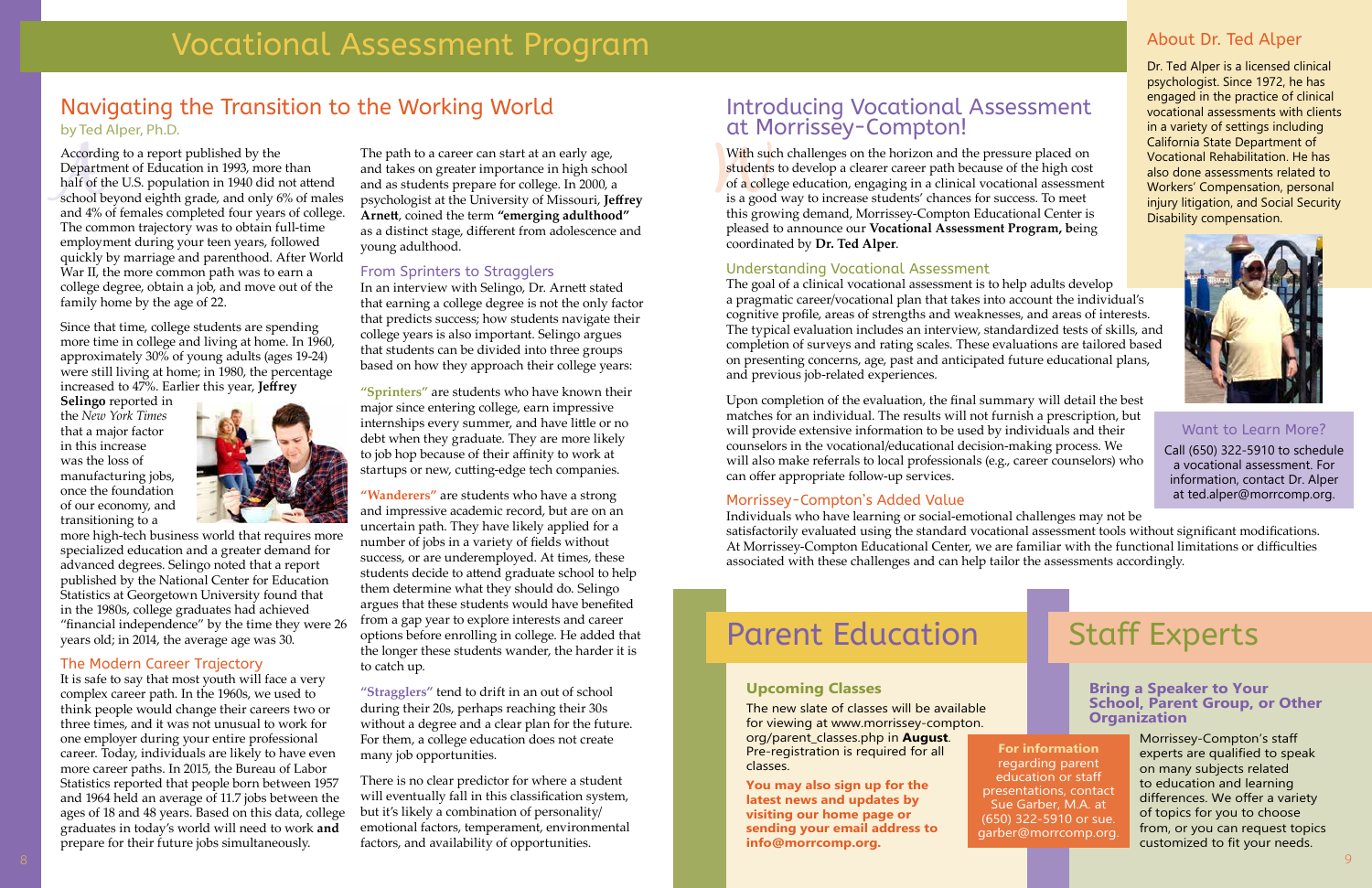To recap, **psychoeducational**<br>evaluations assess a student'<sup>'</sup><br>cognitive and academic<br>strengths and weaknesses **evaluations assess a student's cognitive and academic strengths and weaknesses as they relate to traditional academic learning**.

**Cognitive testing** typically covers intellectual reasoning skills and processing skills such as memory, attention, and auditory and visual processing as relevant. **Academic testing**  targets progress in reading, writing, and math as well as specific processing skills relevant to particular areas of learning (e.g., phonological awareness for reading). When a need is indicated, psychoeducational evaluations can also assess for the significance of social, emotional, and/or behavioral challenges, as difficulties in these areas can certainly affect learning. Psychoeducational evaluations can identify specific learning disabilities such as dyslexia, processing disorders including executive function (EF) deficits, and disorders related to social, emotional, attentional, and behavioral development such as ADHD, Autism Spectrum Disorder (ASD), and mood and anxiety disorders.

#### General Indicators

Regardless of the specific challenge, the more severe

learning disorders and mental health conditions that affect learning are often "caught" by school personnel and/or by parents by the middle of elementary school. However, more subtle learning challenges can make achieving up to one's true potential challenging well beyond early elementary years.

As students transition into later elementary, middle school, and beyond, one of the most consistent triggers for an evaluation is when a student is experiencing significant frustration with, stress related to, or diminished confidence in school, despite working hard.



Also, students who sometimes appear to be "lazy" with respect to school are, more often than not, experiencing genuine learning differences or disabilities; their avoidance of schoolwork may serve as a means to cope with stress or frustration. In other instances, students may lack the coping

strategies to effectively engage in school.

Ultimately, parents should be encouraged to "trust their gut" when it comes to their child's learning challenges. Parents sometimes report that they have been told by teachers that an assessment isn't necessary because their child is "on grade level" or "doing fine." Learning is about more than just grades and benchmarks. The process and sheer effort that go into learning are also relevant, particularly as students advance in school.

#### A Critical Shift in Learning

In third grade and beyond, the focus of academic learning shifts from building a basic academic skill set (word reading, basic math functions and facts, and mechanics of written expression such as spelling and handwriting) to applied academic work, meaning reading comprehension, written expression, and math and number reasoning. If small holes in a student's academic foundation have formed in early elementary school, the impact of these is often seen as difficulty when the applied demands of academic learning increase in later elementary school.

### When is the Right Time to Seek an Assessment? *Part 2: Later Elementary through High School*

#### by Karen Dearing, Ph.D.\*

*Many parents struggle with the question of when to invest the time, energy, and finances to seek an assessment for their child. This two-part series presents a variety of "red flags" that parents can look out for that may help them in their decision. Part one, focusing on preschool- through early elementary school-aged children, was published in our spring newsletter; now, part two will discuss students in later elementary through high school.* 

#### *\*For information about Dr. Karen Dearing, see our spring newsletter or visit morrissey-compton.org.*

#### Specific Signs of Learning Disabilities

Signs of specific learning disabilities in reading, writing, and math for students in later elementary school and beyond are numerous. When a student is working hard and having any of the challenges noted below, and particularly if they are feeling the impact of those challenges in terms of their emotional reaction or self-esteem, an evaluation may well be warranted.

#### Signs of a dyslexic profile:

- Being a slow reader.
- Being a reluctant reader.
- Making word substitutions, reading errors, or other dysfluencies when reading aloud.
- Lingering letter or number reversals when writing.
- Spelling difficulties.
- Poor mastery of math facts.
- More difficulty with word problems in math than with calculations.



- Written output doesn't match the sophistication of a student's orally presented ideas.
- The process of writing seems to limit what is expressed.
- Poor mechanics in writing (applied spelling, inconsistent use of capitalization, punctuation).
- above the line.

#### Signs of a math disability:

- Struggles to understand concepts such as division, fractions, decimals, and percentages.
- Difficulty mastering math facts.
- Challenges with word problems.



*Note:* A tendency to commit small (unforced, "careless") errors in math such as transposing numbers, placing decimals in the wrong place, and making calculation errors due to alignment can be **signs of a math disability or potential writing disorder, visual processing weakness, or attentional issue.** 

#### ADHD, ASD, & Emotional Disorders

As was the case in early elementary school, beyond specific academic concerns, the behavioral, social, and emotional challenges associated with ADHD, ASD, and emotional disorders can absolutely have an adverse impact on learning. As academic demands increase, behaviors associated with

• Handwriting characterized by uneven spacing, poor letter formation, and/or words that float *Note:* As students' writing skills develop through third, fourth, and fifth grades, most are able to improve the coherence and organization with which they are able to communicate their ideas. Difficulty doing so, despite quality instruction and effort, can be a **sign of a writing disorder or an attentional or EF weakness.** as academic material increases in complexity and quantity, most children will not have to exert notable effort to regulate and sustain attention. Children who seem to struggle to meet the increasing behavioral and attentional regulatory demands of school may indeed be suffering from an attention deficit disorder. If similar challenges are observed in the home or extracurricular environments, this is particularly telling. As academic demands increase and students

ADHD that weren't seen as problematic or interfering can lead to clearer functional impairment at this age. Many young children are highly active and cannot sustain focus and regulate behavior the way older children or adults can. However, by about third grade, the neurocognitive mechanisms for regulation are in place and the social expectations of

classroom behavior are well understood by most children. Behaviorally, most children will no longer show consistent restless (leaning across desk, shifting in chairs, fiddling with objects) or impulsive (calling out, chatting with friends when the teacher is requiring attention) behavior that is more normative in the earlier years. Similarly,

transition from building basic academic skills to applied learning, generalization and inference tend to be specific areas of challenge for students on the autism spectrum. Individuals with ASD are often seen as very literal or "black-and-white" thinkers. Challenges with efficient retrieval of information

and/or broad challenges with processing speed are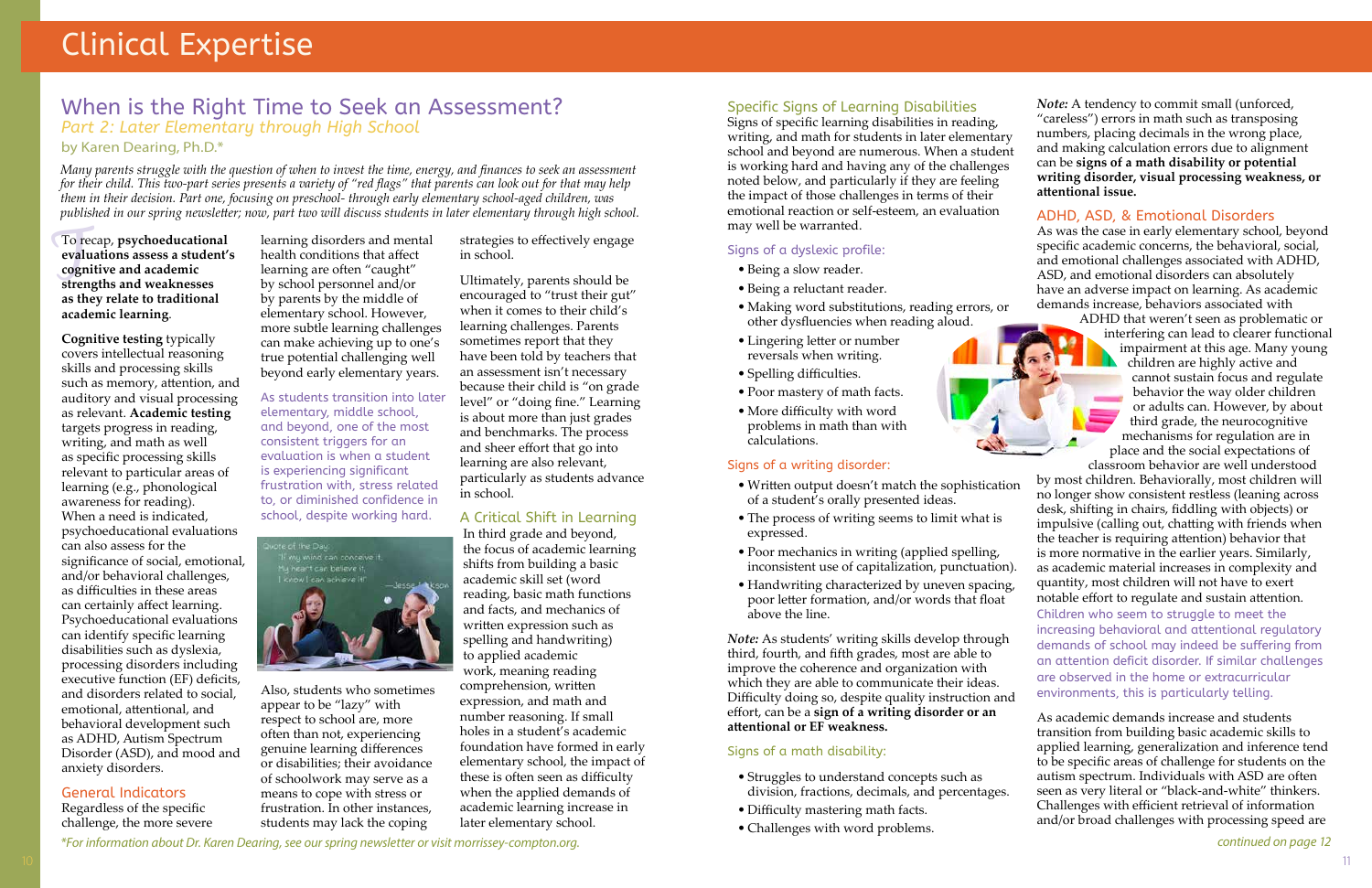# Clinical Expertise

also common. These qualities alone do not necessarily indicate the presence of ASD, but these, in combination with difficulty engaging with peers, reading social cues and signals, and "reading between the lines" in social interactions can certainly be indicators of a mild autism spectrum disorder that might not have been identified previously.

#### EF Weaknesses

As children enter middle school, all of the above markers continue to be relevant when considering whether an evaluation is warranted. Additionally, middle school places increasing demands on students' executive function (EF) skills—time and task management, organization, planning, prioritizing, etc.—as they have to juggle multiple classes/teachers. These increasing demands can expose significant challenges with EF, which can stem from an attention deficit disorder or other social or emotional issues or can occur as an isolated area of weakness. EF weakness often manifests as chronic procrastination, losing track of assignments and/or materials, failing to turn in assignments on time, poor time management and planning larger projects, and frequently feeling "caught off guard" by the expectations of teachers. Academically, EF weakness may be the culprit when challenges with applied academics (reading comprehension, written expression, math problem solving) are present but the basic skills (word reading, spelling and writing mechanics, math facts mastery and basic calculations) seem otherwise intact. For example, EF weakness is often at play when a student struggles to organize ideas in writing.

#### Considerations for High School Students

In high school and beyond, once again, all previously discussed signs of potential learning differences or disabilities continue to be relevant. Moreover, as the rigor of academic work increases, subtle challenges with learning that have not previously been identified as "issues" can become just that. Sometimes, especially bright students who have previously compensated

#### *continued from page 11* When to Seek an Assessment: Part 2 assessment at (650) 322-5910.

for their learning differences by relying on intellectual strengths and memory will find that they can no longer bypass their difficulties in the face of increasing academic demands. Additionally, students prone to stress, worry, self-doubt, depression, or low frustration tolerance may find the academic

demands of high school to be more than they can handle, and thus emotional adjustment becomes an increasingly important factor to consider.

#### Accommodations: Timing is Everything

Finally, the timing of standardized testing with respect to college entrance is a relevant consideration for determining when to schedule an assessment. At present, assessment documentation can be up to three years old for the Independent School Entrance Exam (ISEE) and the ACT, up to five years old for the SAT, and must be within the current or last academic year for the Secondary School Admissions Test (SSAT). In **o**<br>in **S**<br>com<br>imp<br>exp In our technology-focused world, particularly in Silicon Valley, we have learned to expect that computers will solve many of our problems and improve our efficiency. However, most of us have experienced that the ease of technology is not always a satisfactory solution. In an article published in *Psychiatric Times* in 2014,

While the identification of a learning disability or other processing, developmental, or other mental health condition will lead to a call for academic accommodations, each standardized testing agency has its own review process. A request for accommodations on standardized tests does not guarantee that they will be granted. Many factors, including a documented history of disability and of accommodation in the school setting, are almost always necessary prerequisites. Individuals interested in learning more should review the excellent documentation provided on each testing board's website.

While there are no hard and fast rules about documentation for **accommodations at the college level**, the one thing to keep in mind is that many colleges now want to see a particular test included in an assessment that can only be given after a student turns 16. As such, when the timing is not critical for assessment or reassessment, waiting until after the 16th birthday can eliminate the possibility of needing to complete additional testing when entering college.

If your child of any age is having school-related difficulties, contact Morrissey-Compton for an

# Brain Training

### Does Brain Training Help Students with ADHD and Learning Challenges? by John Brentar, Ph.D.

In the field of psychology, brain training programs have become increasingly popular and advertise themselves as an efficient way to treat ADHD, working memory, or general memory improvement. Some of these companies, such as **Cogmed**, cater to psychologists, families, and schools as a way to help students with ADHD or learning challenges. Others, such as **Lumosity**, focus their marketing efforts on the general population, particularly older adults, as a way to improve memory. Collectively, these brain training products are designed to promote neuroplasticity, or the ability of the brain to change over a lifespan.

#### A Lucrative Business

The brain training market has grown to \$1 billion (Cogmed's sales have grown to close to \$15 million), and according to **SharpBrains**, a San Francisco research house, forecasts predict growth to \$6 billion by 2020. Parents of school-age children with learning and attention challenges are asked to make a significant financial commitment, and students a significant time commitment, in order to participate in the Cogmed program. With such an investment, an important question becomes, "Does brain training work?" Because many of our parents are more likely to ask about the Cogmed program, I will focus on examining its effectiveness.

#### Depending on Who You Ask...

Cogmed is designed to improve working memory, a trait regarded by psychologists and educators as essential for academic success. **Pearson**, who owns the Cogmed program, list a number of studies on their website purporting success in improving working memory. In one 2012 study, researchers at Pearson performed their own analysis that showed average gains



of 26% in visual-spatial working memory and 23% in verbal working memory.



**Dr. Larry Brooks** reported that while independent studies evaluating Cogmed's effectiveness generally show that subjects' performance improved at brain games with repetition and practice, it is not clear whether this improvement translates into real-world benefits. Specifically, Dr. Brooks argued that improvements in working memory span is only one small piece of working memory, and that improvement in this area alone is not sufficient to improve overall cognition in students with other deficits in learning, memory, and executive function skills. He added that critics have also argued that many of the studies are plagued by small sample sizes and nonreplicated results.

#### Additional Research & Conclusions

Since 2012, at least three studies or multi-study overviews published in peer-reviewed journals have concluded that Cogmed is ineffective for ADHD. A fourth review included Cogmed with other brain training programs and found the group ineffective. In one of these studies, **Dr. Anil Chacko** and his associates (2014) studied 85 children aged 7 to 11 diagnosed with ADHD. These children were randomly assigned to either standard Cogmed Working Memory Training or a well-controlled Cogmed Working Memory Training placebo condition and evaluated both before and three weeks after treatment. Outcome measures included parent and teacher ratings of ADHD symptoms; objective measures of attention, activity level, and impulsivity; and psychometric indices of working memory and academic achievement.

Dr. Chacko concluded that "when a more rigorous comparison condition is utilized, Cogmed Working Memory Training demonstrates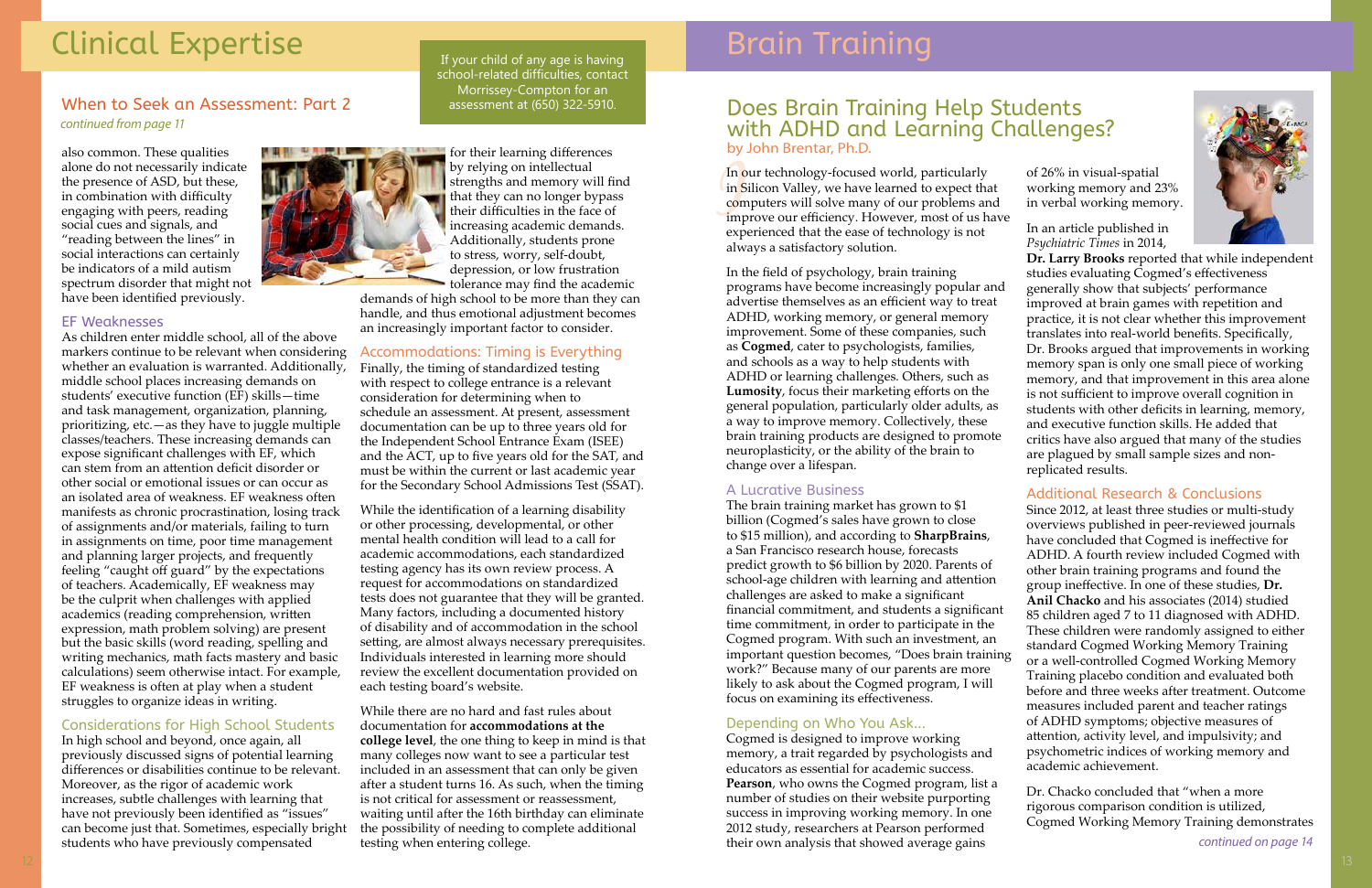# New Faces

### Educational Specialist **Robert Urowsky,**

Educ<br>**M.A.**<br>Edge<br>Franc **M.A.** comes to Morrissey-Compton from Edgewood Community School in San Francisco, where he was the principal. He brings a wealth of knowledge and experience related to developing and maintaining positive behavioral support



plans and navigating the IEP maze.

Robert offers educational therapy with a focus on Slingerland (e.g., phonemic awareness, decoding, orthography, reading fluency, reading

**Sarah Hoxie, L.C.S.W.** has worked<br>with children, teens, adults and<br>families in a variety of settings.<br>Sarah believes that all individuals with children, teens, adults and families in a variety of settings. Sarah believes that all individuals and families have an innate drive towards health and happiness. Her job as a therapist is to help guide people on their journey by providing a safe and supportive place to



comprehension, handwriting, spelling, and written expression). His main focus will be in this area; however, he is familiar with other programs such as Step Up To Writing®, Making Math Real™, and Social Thinking®. His approach is strength-based and student-centered, and he is open to seeing students grades 3 to 12.

## Meet Morrissey-Compton's New Staff Members

# Brain Training

#### *continued from page 13*

explore their thoughts and feelings, learn new skills or strategies, and help them make sense of their experiences.

As a graduate of the Smith College School for Social Work in 2003, Sarah understands people as a combination of their internal experiences, history, environment, behaviors, and current situation. She has helped people struggling with relationships, depression, anxiety, anger, abuse, feeling different from others, and disabilities, as well as other challenges. Sarah is at Morrissey-Compton one day a week and works at a nearby psychiatric hospital four days a week. In her free time, she enjoys reading and doing arts and crafts.

Morrisse<br>building<br>Redwood<br>and are f Morrissey-Compton's ongoing skillb<mark>ui</mark>lding groups take place at our Redwood City office (595 Price Avenue) and are for kids who struggle with issues such as making/keeping friends, impulse control, anxiety, emotion regulation, and managing stress. There are typically three to five boys or girls in a group who are close in age and have similar challenges and goals. Summer groups are still forming, and fall groups are being planned. We're offering the following groups:

effects on certain aspects of working memory in children with ADHD; however, it does not appear to foster treatment generalization to other domains of functioning. As such, Cogmed Working Memory Training should not be considered a viable treatment for children with ADHD." In other words, Cogmed did not make significant changes in "true" working memory as used in school, and the study participants showed no improvements in academic functioning (e.g., in reading, math, or spelling). He noted, "Our data suggest that Cogmed really only improves the more basic, and arguably less important, short-term memory on tasks that closely resemble Cogmed training tasks."

#### The Bottom Line

If your child has been struggling with reading, spelling, speaking, writing, and/or handwriting, Slingerland's multi-sensory, structured, speaking, writing, and/or handwriting, Slingerland's

In the research world, a skeptical stance is vital in science because it promotes further investigation. Without further evidence, the Cogmed program does not appear to be worth the investment at this point of time. Perhaps in the future, it will have a role in a multiple treatment approach program, including educational therapy, medication, brain training, and school-based interventions. In the meantime, educational therapy focused on working memory strategies in the context of the student's academic work may be a more productive and wiser investment. For a list of working memory strategies, please visit www.morrissey-compton.org.

## Summer and Fall Groups for Kids

#### **Social Skills: Making and Keeping Friends**

For children who have difficulty navigating the social dynamics involved in peer relationships. Topics include active listening, perspective taking, reading social cues, noticing feelings in themselves and others, understanding how their behavior affects others, and problem solving with peers.

#### **Stop, Relax, and Think: Managing Impulses**

Some children need extra support to improve selfcontrol, recognize emotions in themselves and others, and understand how their behavior affects their peers. Children will practice listening skills, and strategies to slow down and think before speaking or acting.

#### **Conquering Anxiety and Worries**

This group will help children identify their fears and understand how to manage anxiety. Children will learn to recognize the situations that trigger their worried feelings, and will practice strategies to help decrease their anxiety.

#### **Girl Drama!**

**Middle School Girls: Mondays, 6 to 8pm (with pizza!)** *Note: This group meets in Palo Alto*

Middle school can be a very stressful time for girls, as they navigate the many social, emotional and physical changes that come with adolescence. Girls will explore friendship challenges, such as dealing with exclusion, bossy girls, and teasing or feeling like they just don't "fit in." This group will focus on building self-esteem, confidence, and self-advocacy.

- 
- 
- 
- 

# Upcoming Classes and Workshops

## Slingerland® Workshops

multi-sensory, structured, sequential, and simultaneous teaching approach can help to create the connections your child needs to succeed. This summer, Morrissey-Compton will be holding two workshops in our



Redwood City office for incoming 2nd to 6th graders with little to no prior Slingerland experience. This intensive course will cover:

• Decoding skills

- Reading fluency
- Comprehension

• Basic spelling rules and generalizations • Introduction or review of cursive handwriting

Tuesdays and Thursdays, July 12 to August 18 2 to 3:30pm: Incoming grades 2 to 4 4 to 5:30pm: Incoming grades 4 to 6 Cost: \$1,370 includes: intake appointment, 18 hours of instruction, and parent conference.

#### **Our Groups Make a Difference!**

We pay special attention to generalizing learning to both home and school. Group content is specifically designed for the needs and goals of the participants. For more info or to register your child, email Sue Garber, M.A. at sue.garber@ morrcomp.org. Please include:

1. Your name and contact information.

2. Your child's name, DOB, age, and grade that he/she is entering.

3. Any times (Monday through Saturday between 3 and 7pm) that your child is **not** available to attend a group. 4. Whether you are interested in the summer or fall session. 5. A brief summary of your concerns about your child. 6. The group that you are interested in potentially joining.

Given the amount of interest this summer, we are also planning to offer a Slingerland workshop in the fall (dates TBD). For information or to sign up for either summer or fall workshops, please contact Adria Flores at adria.flores@ morrcomp.org or (650) 322-5910.